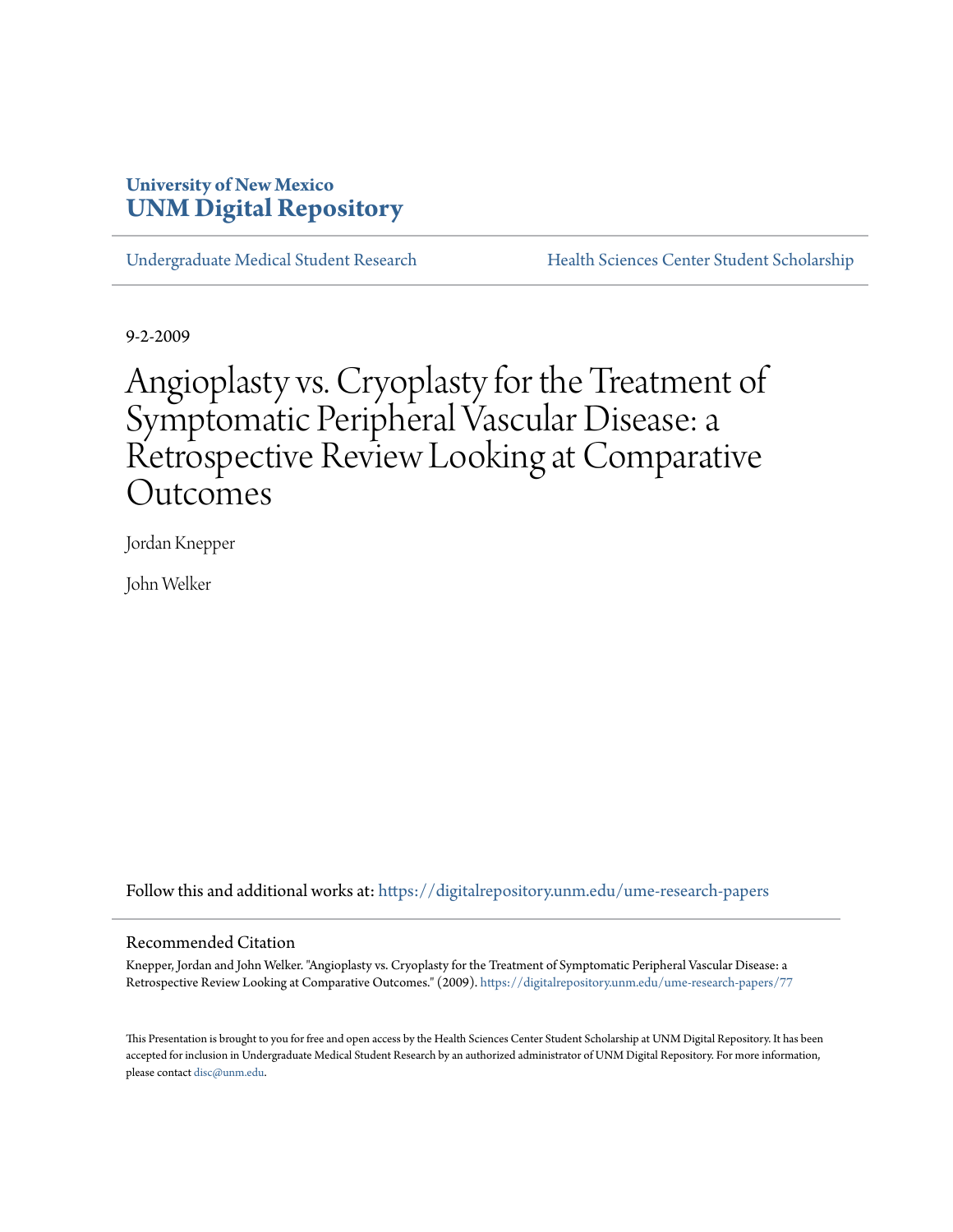Angioplasty vs. Cryoplasty for the Treatment of Symptomatic Peripheral Vascular Disease: a Retrospective Review Looking at Comparative Outcomes.

Jordan Knepper MS4 John Welker MS4

### Background:

In 2007 it was reported that eight million Americans are affected by Peripheral Vascular Disease (PVD) and of these affected, around ten percent report being symptomatic (Mayo Clinic). With such a large percentage of Americans affected by this problem, many providers who care for these patients opt to treat with the least invasive option and then progress to more invasive means if necessary. To date, Percutaneous Transluminal Angioplasty (PTA) has been the preferred minimally invasive endovascular treatment option for symptomatic PVD. Though this option is preferred and used extensively, there are concerning short and long term potential consequence such as dissection and recoil of the arterial wall in the acute setting (Laird 2005), and, more importantly, re-stenosis of the affected area in the long term setting causing recurrent symptoms and the need for further treatment. There have been multiple reported results showing that the re‐stenosis rates have been as high as 60% (Muradin 2001). Additionally, the Oxford trail showed that the quality of life in the long term setting was not improved and thus required additional therapy (Perkins 1996).

Studies examining PTA procedures have shown that restenosis is caused by three processes: immediate elastic recoil, late vascular remodeling, and importantly myointimal hyperplasia (McCaslin 2007). Myo-intimal hyperplasia results from the balloon dilation of the vessel wall causing proliferation of the vascular smooth muscle cells in the intimal layer of the vessel. This proliferation results in increased mass of smooth muscle and thus a restriction of blood flow through the affected lumen.

Due to the need for patency in the long term and the myointimal hyperplasia response of angioplasty, a technique building off of angioplasty called Cryoplasty is now offered. This method adds the dilation properties of angioplasty with an associated release of cold thermal energy to the arterial wall. The cold thermal energy is derived from the filling catheter containing nitrous oxide instead of the standard contrast and saline solution. The affect of this cooling process is thought to limit the variables such as myo‐intimal hyperplasia and elastic recoil in the process of re‐stenosis (Samson 2007). The success rate of cryoplasty has been promising with one study showing a 3‐year patency rate of 75% (Laird 2006).

# Objectives:

A retrospective study assessing the immediate and long term outcomes using Angioplasty vs. Cryoplasty for the treatment of symptomatic peripheral artery disease.

#### Methods:

IRB approval was obtained for a HIPPA waiver and review of records for a retrospective review. The records of 203 patients undergoing angioplasty and/or cryoplasty were reviewed and of these, 34 patients were found with complete records of one year and having a minimum follow‐up in the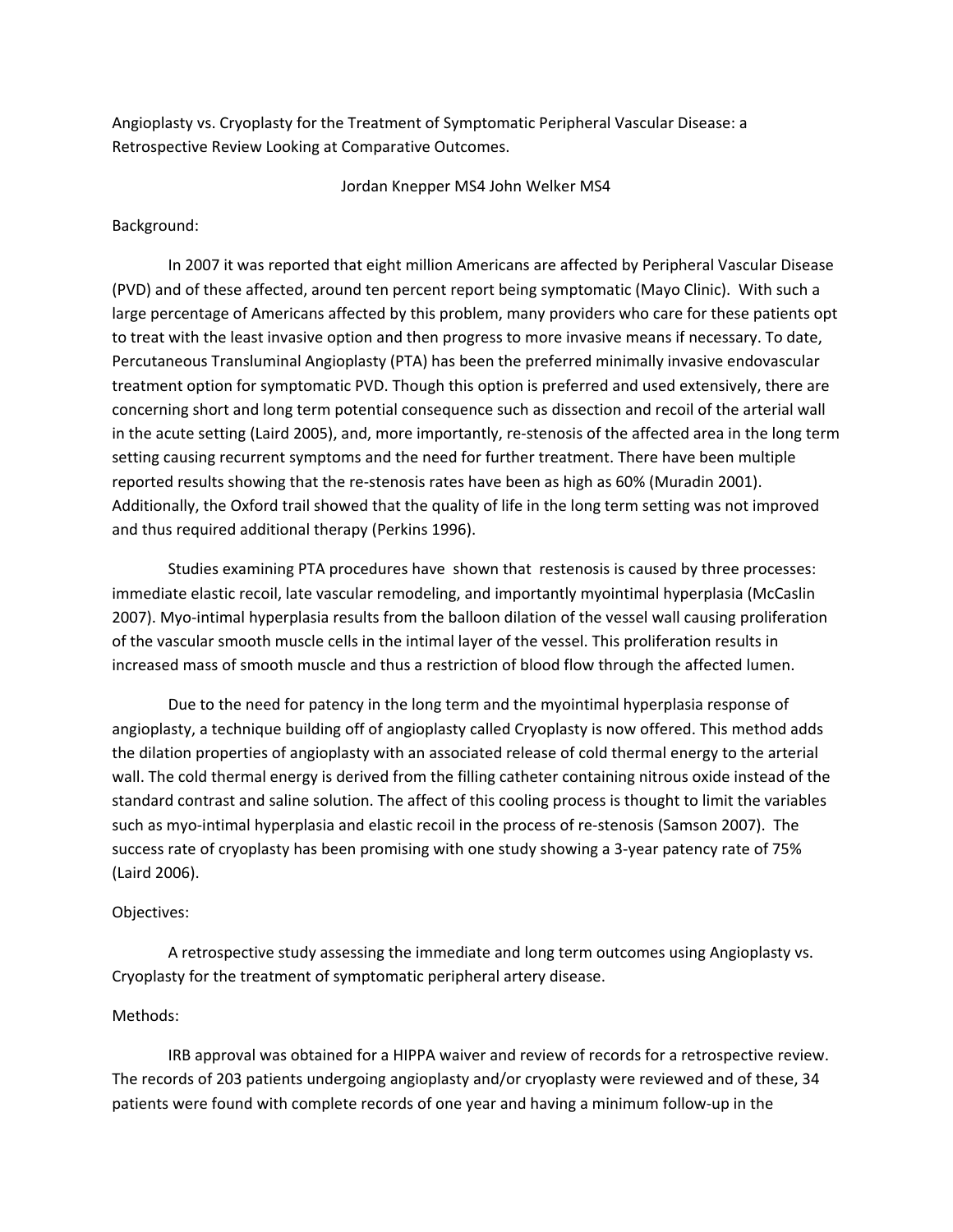angioplasty group and 26 in the cryoplasty group. All procedures were done at UNMH from 2003 thru 2008 and were limited to lower extremity interventions with the indication of claudication and tissue loss.

This is a retrospective review study; the study design is to utilize the existing prospectively collected database in the division of vascular surgery that shows all cases performed from 2003 to present, e.g. Angioplasty and cryoplasty. Data was also collected from the existing medical records as to outcomes of these patients, including morbidity and mortality, recurrence of disease, co‐morbid conditions and global health indicators. The date was made free of identifiers and statistical analyses was performed on the data to determine if the existing data support a superior technique. All the data was to be collected by two designated assessors .

The outcomes examined in our study were overall survival, subsequent need for surgical reintervention, limb salvage and graft patency.

Statistics: Chi‐square test with continuity correction will be used. The differences in the numerical data were compared using independent t-test and differences in categorical variables were assessed using Fisher's Exact test. Data was analyzed using SAS 9.1 software (SAS, Inc, Cary, NC). P values < 0.05 were considered indicative of statistical significance.

Data protection – Data was input and analyzed on password protected workstation in a locked office in the UNMH department of surgery, the data was stored on this workstation as well as backed up on a password protected flash drive stored in a locked desk drawer in the same office.

# Results:

34 patients undergoing lower extremity intervention meet criteria for follow‐up ( 1 year) and had records complete enough for analyses from 2003‐2008. 26 patient undergoing cryoplasty during the same time period also met these criteria. Demographic analyses on these group yielded similar and non‐statistically different rate of smoking, diabetes mellitus and age and gender distribution was again similar.

An anaylsis of both groups yielded indications for the procedures as: Claudication 33% and 68% for limb threatening ischemia ( rest pain, tissue loss and non-healing wounds). The mean pre-operative ABI in the angioplasty group was 0.6 and 0.52 in the cryoplasty group; the difference did not reach statistical significance.

The 30-day mortality in the angioplasty group was 5.88% and 3.48% in the cryoplasty group with a pvalue of 0.43, thus not reaching statistical significance for differences.

The one year primary patency of the angioplasty group was 50% ( 17/34) and 73% (19/26) in the cryoplasty group with a p‐value of 0.0629, thus not meeting statistical significance.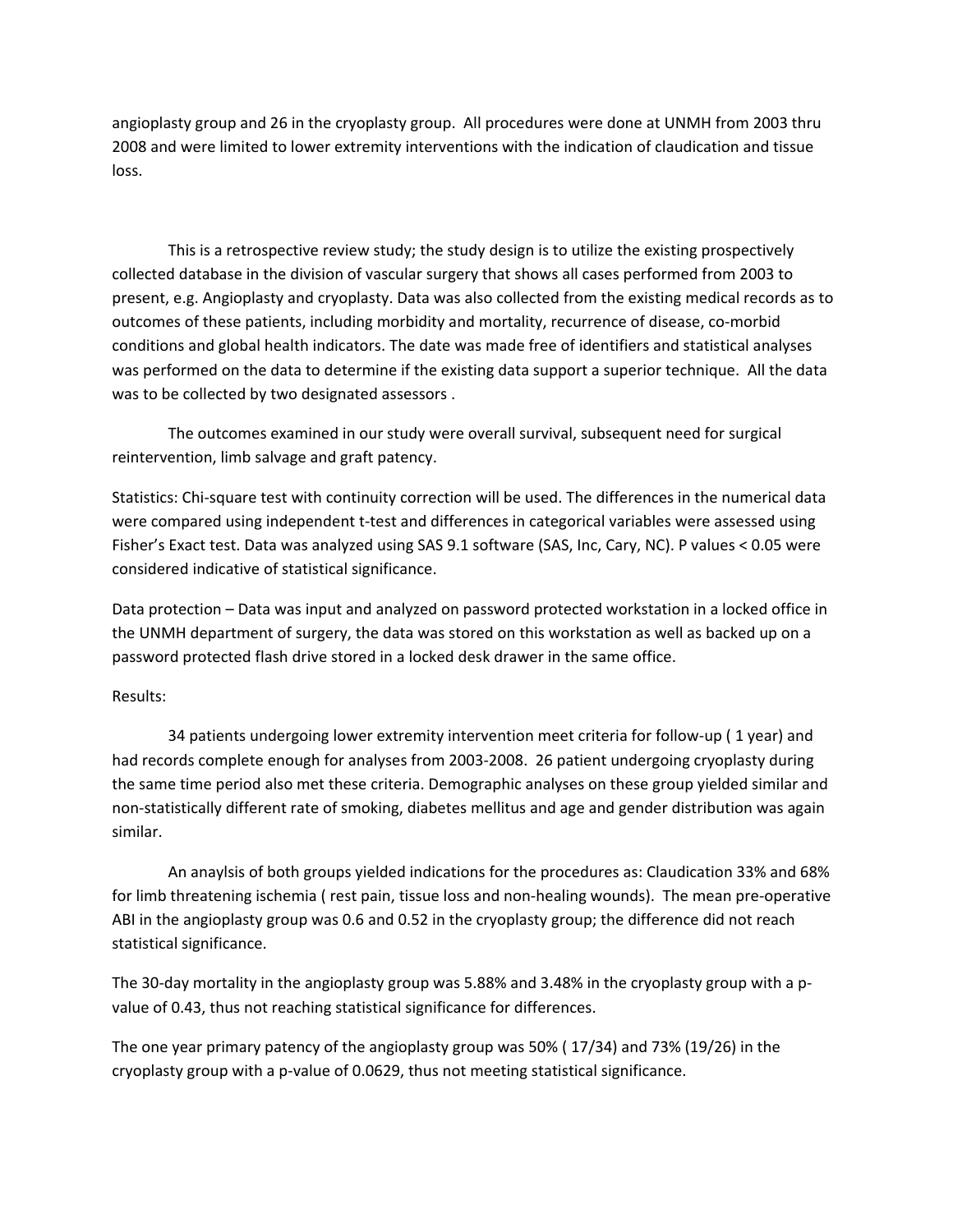Finally primary assisted patency in the angioplasty group was 15% (5/34) and 12% (3/26) in the cryoplasty group. Limb amputation was 21% (7/34) in the angioplasty group and 15% (4/26) in the cryoplasty group. Both comparisons had a p‐value of greater than 0.05.

# Conclusion:

Cryoplasty remains a relatively new technology with limited comparative data to establish whether a benefit exists over traditional balloon angioplasty in the lower extremity. Our series attempts to begin to examine this issue with a follow‐up greater than many of the published 30‐day outcomes. The majority of the patients treated in our center were treated for limb threatening ischemia and as the majority of patients seen at UNMH have advanced stages of disease and many possessing co-morbidities making other interventions have a risk to benefit ratio.

This is a small review with a relatively limited follow‐up period due to both the short duration of this technology being available and many of our rural patients being lost to follow‐up. But with all of our patients having post‐operative flow monitoring we are able to establish a patency rate as well as show trends even though our N is small.

Our data indicates no statistically significant differences between cryopasty and traditional plain balloon angioplasty. Our primary patency rates do trend toward superior outcomes with the cryoplasty, but this difference was not statistically significant, but our small N makes it possible to see if a true difference exists.

From our trends and patient outcome experience with cryoplasty and the cost of this technology in equivalent pooled data, it does not appear that there is data to support the use of this technology over balloon‐angioplasty. As time progresses, the data pool increases, and sub‐group separation can be examined, for certain disease processes and anatomy some patient groups may be better served with cryoplasty.